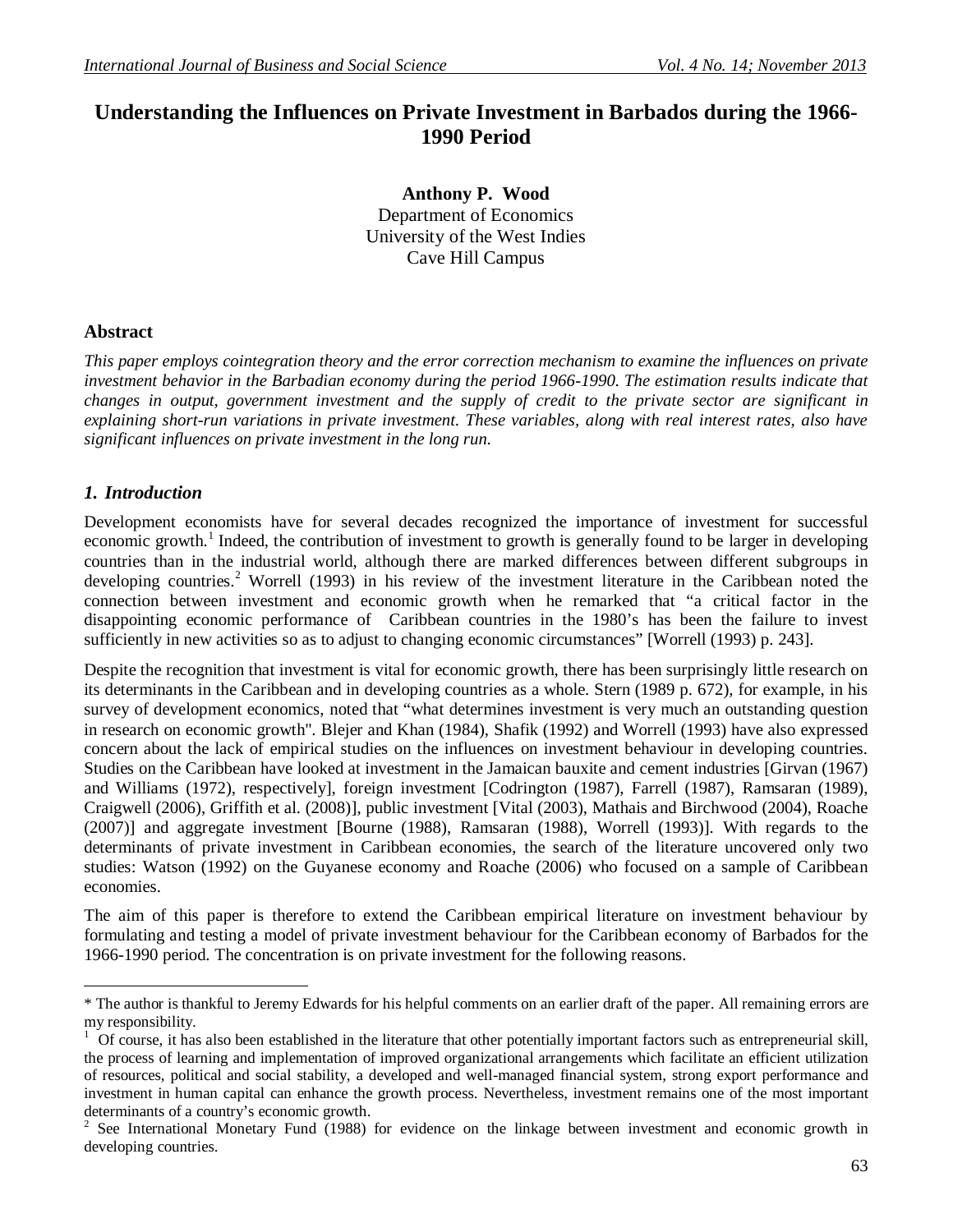First, as the Barbadian government, like other Caribbean governments, faced fiscal austerity in the mid-1970s and again in the early 1980s there was a growing realization that future growth would have depended increasingly on capital formation in the private sector. Second, the estimation of a private investment function facilitates the analysis of the impact of government investment policy on private investment, an issue which did not receive adequate treatment in the earlier investment literature. Also contributing to the interest in private investment is the research suggesting that private sector investment has been more directly related to economic growth in developing countries than has public sector investment [Khan and Reinhart (1990)]. Restricting the coverage to the period 1966-1990 allows us to assess the impact of government investment policy on capital formation in the private sector in the immediate twenty five years post Barbados' independence from the United Kingdom.

The remainder of the paper is organized as follows: section 2 discusses the determinants of private investment in developing countries on a theoretical basis; section 3 deals with the econometric methodology; data considerations are discussed in section 4; the estimation results are examined in section 5 and section 6 presents a concluding summary.

# *2. Theoretical Analysis*

Theoretical and empirical studies on investment behaviour in developing countries have identified an acceleratortype variable such as the level of output, interest rates and a financing variable as important determinants of investment. In addition to these determinants, we consider explicitly the impact of government investment policy, foreign capital and the inflation rate on private investment in Barbados.

Following the works of Clark (1917) and Samuelson (1939) on the accelerator principle and those of Chenery (1952) and Koyck (1954) on the flexible accelerator principle, it is well accepted that the level of output exerts a positive influence on investment. The impact of interest rates on private investment has been the subject of much debate in the literature. In the popular models of financial development [Fry (1988, 1989) and World Bank (1989)], which recognize the importance of debt finance to private investors and emphasize the disequilibrium financial conditions in developing countries, an increase in real interest rates will exert a positive influence on private investment via the channel of increased financial savings. A rise in real interest rates will increase financial deepening as economic units switch some of their savings from real to financial assets and from foreign to domestic assets (substitution effect). Because investment opportunities abound in Less Developed Countries [McKinnon (1973), Shaw (1973)] and financial institutions are in an informational advantageous position, the increase in financial savings will necessarily stimulate higher levels of investment activity. However, these models disregard the consideration featured in the Keynesian and neoclassical investment models that higher real interest rates, by having an adverse cost effect on profitability, may reduce investment.

Another important determinant of investment is the availability of finance. The rudimentary nature of capital markets in developing countries limits the financing of private investment to the use of retained profits, institutional finance (mainly bank credit) and foreign borrowing. Of these, the flow of bank credit to the private sector is quantitatively very important, particularly for developing countries which experience rapid economic growth. "In these countries, the newly emerging business firms whose numbers tend to increase rapidly may require substantial amounts of resources from the financial system, unlike the well-established firms in developed countries whose activities tend to depend more on retained profits" [Tun Wai and Wong (1982) p.20]. Further, changes in the availability of credit for working capital, by relieving the pressures on entrepreneurs for the daily operations, can influence the rate of growth of investment and its efficiency, and rolling over bank loans can sufficiently lengthen the maturity of the debt. Finally, in countries heavily dependent on imported machinery and equipment, and where advance import deposits are requested, credit availability will facilitate imports and exercise a positive impact on private investment. We should note, however, that it is not just the quantity of financial resources allocated to the private sector, but also the distributional pattern of credit that is important for the enhancement of investment activities. In small open economies where imports figure prominently in the economy's consumption mix and the degree of substitutability between foreign goods and locally produced goods is low, substantial credit allocations to the personal sector may have a minor impact on investment in fixed capital. This occurs because most of the consumption expenditure would be directed towards goods produced in overseas markets.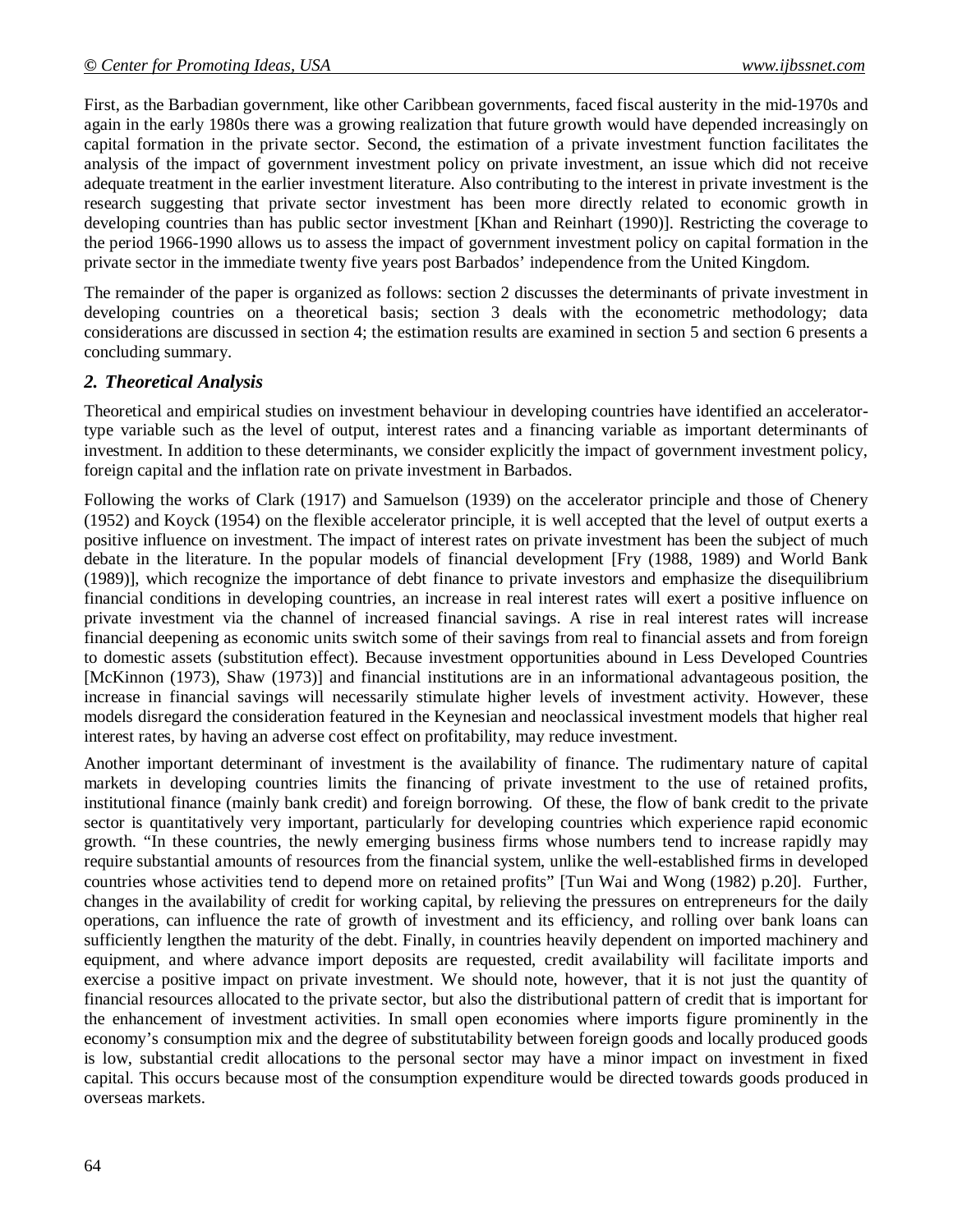$\overline{a}$ 

Internally-generated funds have also been identified as an important determinant of private investment in developing countries [Tybout (1983), Leite and Vaez-Zadeh (1986)]. This relationship is particularly strong for smaller enterprises whose access to funds in credit markets, characterized by informational constraints and loan decisions based mainly on reputation, quality of collateral and special knowledge of industries/sectors, is limited [Wood (1994)]. In cases when stock markets exist, they are usually inactive which gives firms greater latitude to retain profits for investment since there is normally little pressure from shareholders, often family, to distribute dividends.

Another variable which has attracted considerable attention in the theoretical and empirical literature on the investment process in developing countries is foreign capital inflows [see, for example, Stillson (1976), Bourne (1988), Worrell (1993)]. The effects of foreign financing are broadly similar to those of domestic institutional finance – both tend to increase investment because they expand the pool of financial savings.<sup>3</sup> Theoretically, foreign direct investment could produce the following effects on the domestic economy. Firstly, foreign investment may have a direct linkage effect on investment in domestic industries. For example, the establishment of a foreign automobile plant may induce investment in domestic tyre and petrochemical industries. Conversely, the competitive advantage of the foreign investor caused by technological, organizational and marketing superiority, generous fiscal incentives and other privileges could crowd out investment in the competing domestic industries [Kim and Seo (2003)]. Secondly, the increase in output or expenditure resulting from an increase in foreign direct investment could produce an accelerator effect on domestic investment. Thirdly, the availability of private foreign capital may relax a foreign exchange constraint on investment (by facilitating imports of strategic materials and equipment) in the direct investment enterprises, and related domestic industries. To the extent that these enterprises are export-oriented, the export performance of the domestic economy will be enhanced. An improved export performance generally has positive implications for the growth process in developing countries, as documented by Kavoussi (1984), Rana (1987) and Agama (2010). Fourthly, endogenous growth theory asserts that technological advancement stimulates economic growth by creating externalities that compensate for diminishing returns to capital [Romer (1990), Mankiw et al. (1992)]. Foreign direct investment may therefore facilitate improvement in the efficiency of domestic investment by allowing local firms access to advanced technologies not available domestically – the technological diffusion argument [see, for example, Borensztein et al. (1998) and Blonigen (2005)]. Also, the increased competition provided by foreign firms in the domestic market can cause greater efficiency of domestic firms and stimulate them to introduce new technologies [Wang and Blomstrom (1992), UNCTAD (1999), Koojaroenprasit (2012)]. Finally, to the extent that foreign capital inflow increases money supply, putting pressure on domestic resources which cause domestic prices to rise, it would have an adverse impact on the trade account [Stillson (1976)]. It is expected that the inflow of foreign capital to the private sector will have a positive impact on private investment, although the precise relationship will have to be determined empirically.

An issue which has received inadequate attention in the investment literature is the impact of government investment policy on private investment. This is somewhat surprising given the extensive role of government in the evolution of private investment in the economic history of many countries. The effect of government on private investment in much of the earlier investment literature is implicit and/or limited to a fairly narrow range of factors, such as the interest rate and taxation. Another strand of research has focused on other aspects of government policy which can affect private investment. This work has concentrated on the debate as to whether public sector investment "crowds out" or "crowds in" private investment [Blejer and Khan (1984), Aschauer (1989)]. On the one hand, public sector investment may detract from private investment activity when the investment involves public enterprises producing marketable goods that compete with the private sector, or when heavy spending for public capital projects leads to high interest rates, severe credit rationing, or a heavier current or future tax burden. On the other hand, public investment activity may be complementary to private investment, particularly where public investment involves useful infrastructure – transportation systems, water and sewage systems, electricity, schools, and the like. Given the theoretical ambiguity, whether government investment "crowds in" or "crowds out" private investment is a matter for empirical analysis.

 $3$  A theoretical discussion of how an increase in foreign capital inflows can increase total financial savings is contained in Khan and Knight (1982). However, a number of studies have indicated that a substantial part of the external resources has gone into increased consumption (and financing large budget deficits) so that the national savings ratio has been adversely affected [Weiskopf (1972) and Fischer (1989)].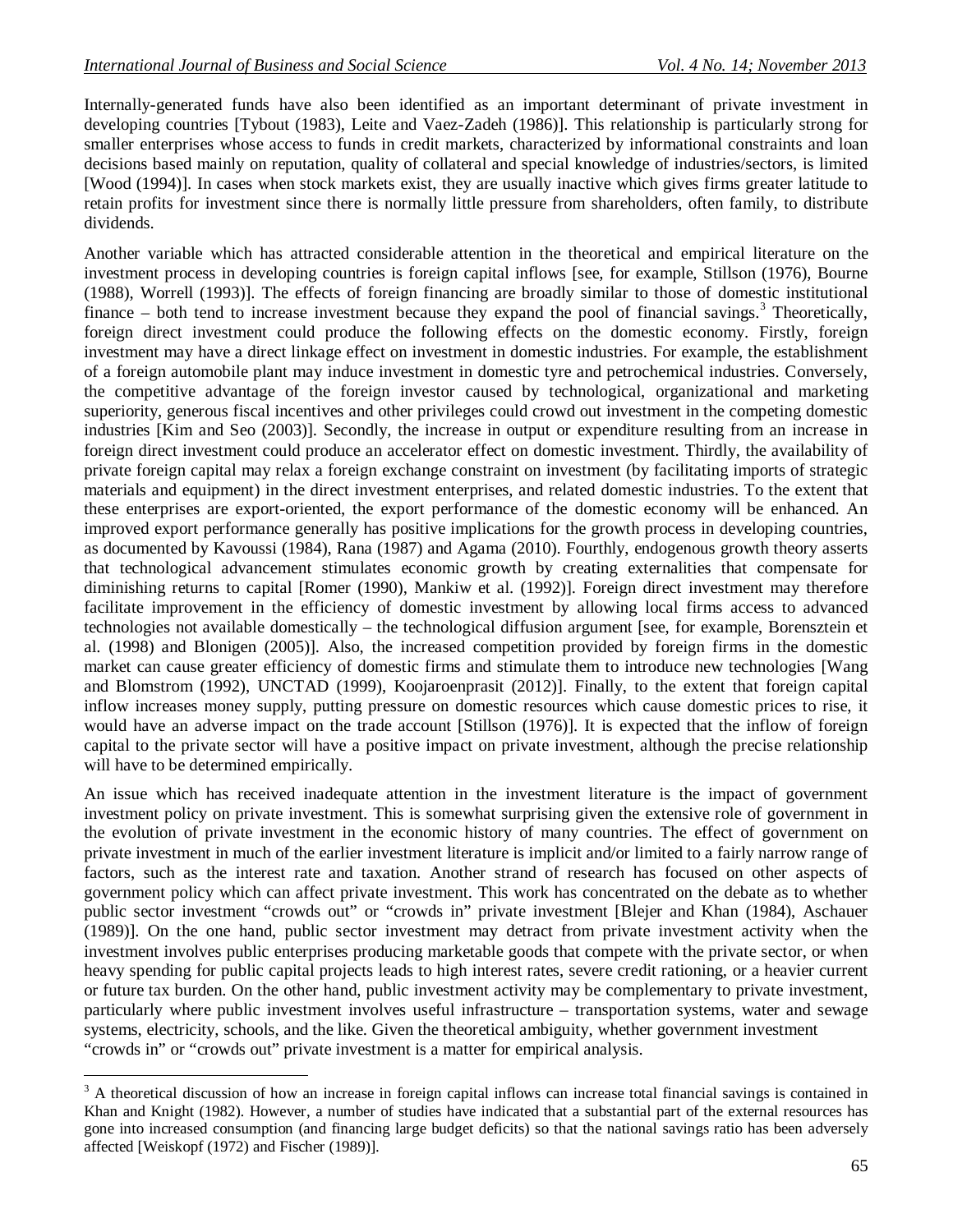The domestic inflation rate has also been identified as a factor affecting private investment in developing countries. High rates of inflation adversely affect private investment by increasing the riskiness of long-term investment projects, reducing the average maturity of commercial lending and distorting the information content of relative prices [Greene and Villanueva (1991)]. In addition, high inflation rates are usually considered an indicator of macroeconomic instability and a country's inability to control macroeconomic policy, both of which adversely affect decisions to invest. Thus, we expect that the domestic inflation rate will have a negative impact on private investment.

On the above theoretical basis, the private investment function can be represented by:

$$
PI = f[Y, GI, RI, PCI, PSC, IR]
$$

where PI is real private investment (gross private capital formation); Y is real output; GI is real public sector investment; RI is real interest rate; PCI is real net private capital inflows; PSC is real domestic credit to the private sector, and IR is the domestic inflation rate (percentage change in the consumer price index). The signs indicate the anticipated direction of impact of the explanatory variables. Data limitations did not allow for the inclusion of internally-generated funds in the empirical analysis.

# *3. Econometric Methodology*

Various mechanisms have been offered to represent the process by which firms adjust their actual stock of capital to desired levels. One mechanism enjoying some popularity is the partial adjustment mechanism, which implies that the actual stock of capital adjusts to the difference between the desired stock in the current period and the actual stock in the previous period [see Tun wai and Wong (1982) and Blejer and Khan (1984) for applications]. The partial adjustment mechanism is however a rather ad hoc scheme. It is well known that the partial adjustment mechanism constrains the adjustment pattern in the regressand to be the same regardless of the source of the initial disturbance [Laidler (1985)].

In the context of the investment model, the partial adjustment model results in consistent undershooting if the economy is growing since firms incur a cost for any change, even a 'planned' or 'desirable' one.<sup>4</sup> A mechanism which circumvents this problem is the error correction mechanism. The error correction framework implies that agents adjust their behaviour as new information becomes available. For example, faced with a growing target capital stock, firms will adjust the actual capital stock to the desired levels by correcting for expectational errors in the previous period until they reconcile their actual and desired levels. The other advantages of the ECM approach are well documented in the literature.<sup>5</sup> First, the statistical framework is attractive, in that it encompasses models in both levels and differences of variables and is compatible with long-run equilibrium behaviour. Indeed, error correction models have proven to be successful at describing a variety of long-run macroeconomic relationships.<sup>6</sup> Second, the literature on cointegration provides a theoretical rationale for the empirical success of error correction models.<sup>7</sup> Indeed, if a set of variables cointegrate then we can specify a corresponding error correction or dynamic equation for these variables based on the Granger Representation Theorem [Engle and Granger (1985, 1987)].

In this exercise, we utilize the error correction framework to study the behaviour of investors within a dynamic environment. Such a framework is intuitively appealing because it provides a realistic representation of how rational, but fallible, agents make decisions. In jurisdictions in which information may be rather imperfect, decisions regarding investments are likely to be characterized by gradualism and revision [Shafik (1992)].

 $\overline{a}$ 

<sup>&</sup>lt;sup>4</sup> This idea is conveyed in the investment models with convex costs of adjustment [Lucas (1967) and Abel (1983, 1985)].

 $<sup>5</sup>$  For a detailed discussion on error correction models, see Salmon (1982, 1988), and Alogoskoufis and Smith (1991).</sup>

<sup>&</sup>lt;sup>6</sup> The notion of an error correction model is considered to be a very powerful organizing principle in applied econometrics and has been applied successfully to such mainstream problems in developing countries as money demand [Domowitz and Elbadawi (1987), Craigwell (1991)], inflation [Downes et al. (1991, 1993)], investment [Shafik (1992), Watson (1992)], savings [Watson and Ramlogan (1991), Wood (1995)] and economic growth [Lewis and Craigwell (1998), Akinlo (2004), Imoudu (2012)].

 $7$  The literature on cointegration is voluminous. Important early contributions are Engle and Granger (1987, 1991) and Dickey et al. (1991).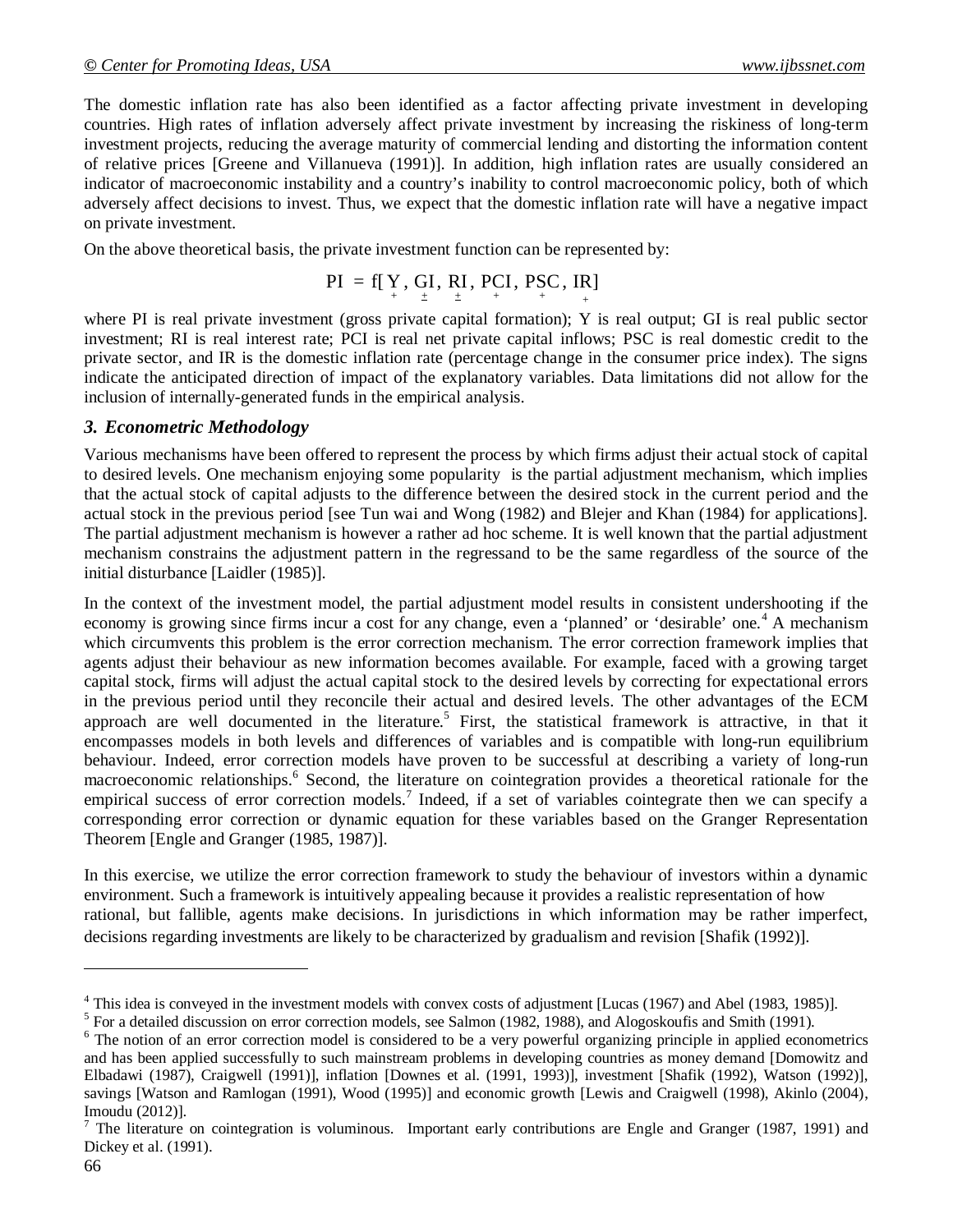The steps in the exercise are as follows:

- (i) Investigate the temporal characteristics of the variables in the private investment function. This involves the use of testing procedures such as those developed by Dickey and Fuller (1979, 1981) and Sargan and Bhargava (1983) to determine the degree of differencing required in order to induce stationarity.
- (ii) Formulate the static "long run" theoretical relationship and test for a vector of cointegrated variables. We assume that the normalization is on private investment and use the Dickey-Fuller (DF), Augmented Dickey-Fuller (ADF) and Cointegration Regression Durbin-Watson (CRDW) statistics to test for the stationarity of the error term in the static regression equation.
- (iii) Estimate the error correction or dynamic "short-run" representation of the relationship and test for the adequacy of the resulting equation. This dynamic equation would include the lagged error term from the estimated "long run" equation as a regressor, which measures the extent of deviation from long run equilibrium.

#### *4. Data: Sources and Considerations*

Data employed in this exercise were obtained primarily from various statistical publications in Barbados and cover the period 1966–1990. All relevant variables are expressed in millions of Barbados dollars at constant 1974 prices. The investment variables are deflated by the implicit gross domestic capital formation deflator, while the output variable (gross domestic product at factor cost) and the financing variables are deflated by the GDP deflator and the consumer price index, respectively. Data for private and public sector investment were obtained from Barbados Economic Reports prepared by the Ministry of Finance and Planning, and International Monetary Fund, Government Financial Statistics Yearbooks. Data for domestic credit to the private sector, gross domestic product and the consumer price index were obtained from various issues of the Central Bank of Barbados, Annual Statistical Digest.

The real rate of interest is the nominal weighted average rate on time and savings deposits at commercial banks corrected for inflation. The calculation of real interest rates requires data on expected inflation, a non-observable variable. Thus, the anticipated price level,  $p^e$ , is determined using the formula  $p^e = e^{i^*} p_{t-1}$ , where  $i^*$  is the

continuously compounded rate of inflation and  $p_{t-1}$  is the price level in the previous period [see Fry (1980)].<sup>8</sup> The

interest rate variable is not adjusted for taxation, since taxes on interest income in Barbados were only a recent phenomena (being introduced for the first time in the early 1980s). The interest rate data were obtained from various issues of the Central Bank of Barbados, Economic and Financial Statistics. Finally, data on net capital inflows to the private sector were taken from various issues of the Balance of Payments Reports published by the Central Bank of Barbados.

Because economic growth might be affected by changes in private investment, we treat the real growth rate (in the ECM) as endogenous and utilize the instrumental variable technique. The instruments chosen include the ratio of real exports to gross domestic product, change in labor force, real domestic savings as a ratio of gross domestic product, terms of trade and the cost of borrowing in real terms [see Fry (1980) and Rana (1987)].

# *5. Estimation Results*

#### **5.1 Unit Roots**

l

The time series behaviour of each series is presented in Table 1 using the Dickey-Fuller, Augmented Dickey-Fuller and Cointegration Regression Durbin-Watson tests.<sup>9</sup> The results indicate that all the series have unit roots which is a fairly common finding in economic times series.

<sup>&</sup>lt;sup>8</sup> Estimation results were also obtained with real interest rates calculated using the current period value of the percentage change in the consumer price index as the expected inflation rate, and the previous year's value (or static adaptive expectations). The latter formulae did not produce materially different results to those reported.

<sup>9</sup> The results were obtained using the MICROFIT program. The applicable significance points for the Dickey-Fuller and Augmented Dickey-Fuller tests are given in Fuller (1976 p. 373), and the critical values for the Cointegration Regression Durbin Watson test are provided by Sargan and Bhargava (1983 p. 157).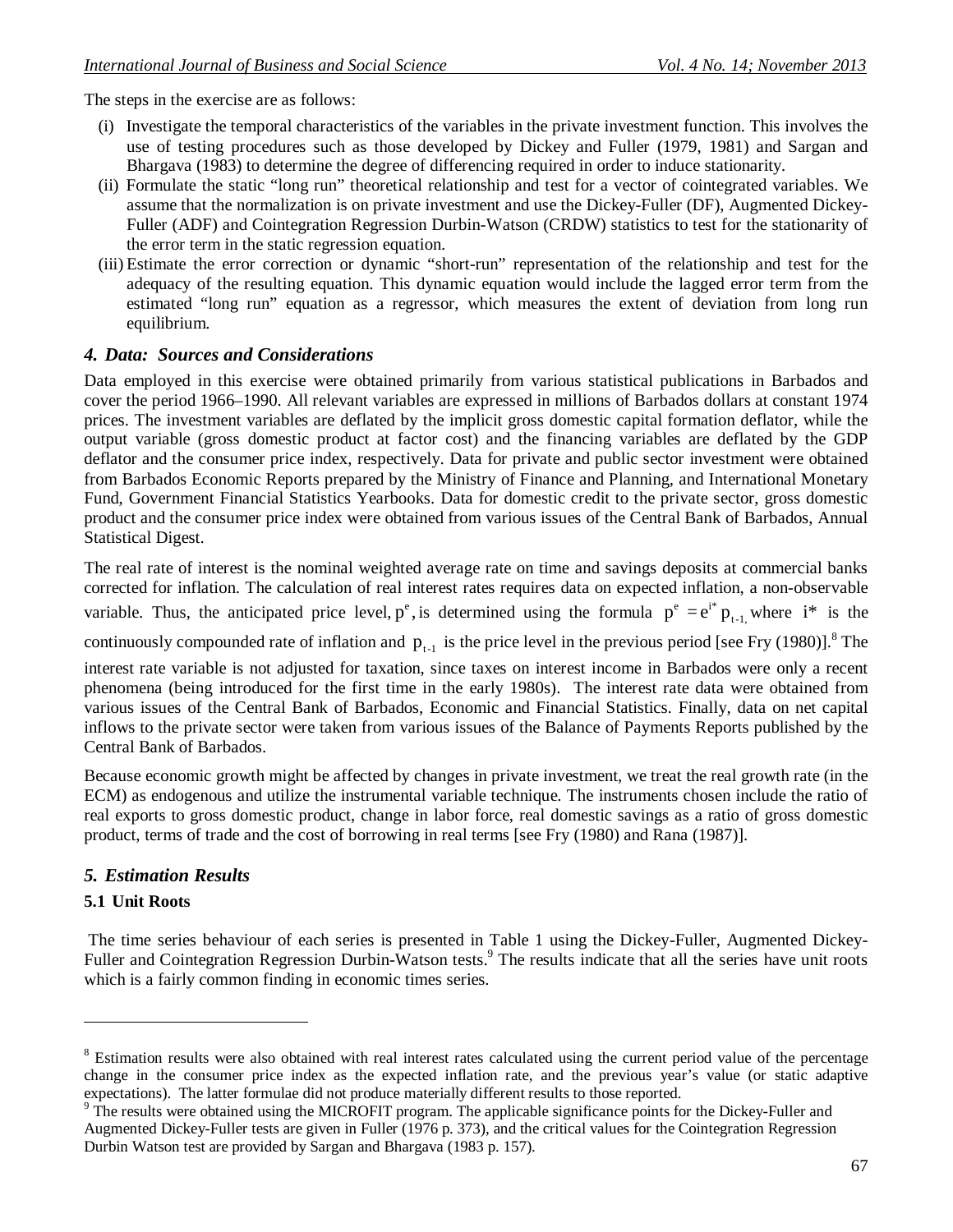#### **5.2 Cointegrated Models**

The results of the long-run or cointegrated private investment equations are presented in Table 2. In these results the  $R^2$  is fairly high and the DF, ADF and CRDW statistics are generally acceptable, indicating that the residuals are stationary<sup>10</sup>. An examination of equations (1) and (2) reveals that the Private Capital Inflows (PCI) and Inflation Rate (IR) variables are statistically insignificant. Also, the inflation rate does not have the anticipated impact, based on the earlier theoretical explanation. Despite the fact that the "t" statistics in a cointegration regression are upwardly biased [(Stock (1987)], we can accept the insignificance of the coefficients of PCI and IR, since if a variable is insignificant when "t" statistics are upwardly biased, it will certainly be insignificant for the true value of the "t" statistic [Shafik (1992)]. Accordingly, we retain equation (3) as our preferred model on the grounds of it having a near stationary error process, a high  $R^2$  and significant parameter estimates.

Banerjee et al. (1986) have demonstrated that there could be considerable small sample bias in the cointegrating vector estimates; this bias declines more slowly than theoretically expected. Their theorem (2) shows, however, that the bias approaches zero as  $R^2$  goes to 1. Given that our reported  $R^2$  is 0.931, the bias may be small in our case.

# **Table 1: Testing for Unit Roots: Dickey-Fuller (DF), Augmented Dickey-Fuller ADF and Cointegration Regression Durbin-Watson (CRDW) Tests**

| Variable                              | DF<br>$H_0: I(1)$ | DF         | <b>ADF</b><br>$H_0: I(2)$ $H_0: I(1)$ $H_0: I(2)$ | <b>ADF</b> | <b>CRDW</b><br>$H_0: I(1)$ | <b>CRDW</b><br>$H_0: I(2)$ |
|---------------------------------------|-------------------|------------|---------------------------------------------------|------------|----------------------------|----------------------------|
| Private Investment<br>(PI)            | $-1.49$           | $-4.83$    | $-1.57$                                           | $-3.20$    | 0.09                       | 2.06                       |
| Government Investment<br>(GI)         | $-0.88$           | $-5.70$    | $-0.59$                                           | $-5.52$    | 0.18                       | 2.24                       |
| Private Capital<br>Inflows (PCI)      | $-2.17$           | $-6.18$    | $-1.69$                                           | $-4.34$    | 0.68                       | 2.37                       |
| <b>Private Sector</b><br>Credit (PSC) | $-2.63$           | $-3.31$    | $-2.48$                                           | $-2.81$    | 0.16                       | 1.29                       |
| Output (Y)                            | $-0.82$           | $-4.74$    | $-0.60$                                           | $-3.29$    | 0.07                       | 1.99                       |
| Interest Rate (RI)                    | $-2.60$           | $-4.83$    | $-2.63$                                           | $-5.16$    | 0.89                       | 2.06                       |
| Inflation Rate (IR)                   | $-2.20$           | $-4.93$    | $-1.67$                                           | $-4.87$    | 0.67                       | 1.99                       |
|                                       |                   | $t = 2.66$ |                                                   |            |                            | $CRDW = 1.07$              |

 $\overline{a}$ 

<sup>&</sup>lt;sup>10</sup> The critical values determined by Engle and Yoo (1987 p. 157), and Blangiewicz and Charemza (1990 p. 360) were used as a guide in reaching our conclusion of cointegrated variables based on the Dickey-Fuller tests. Also, in the case of the CRDW test, critical values presented in Hall (1986) were utilized.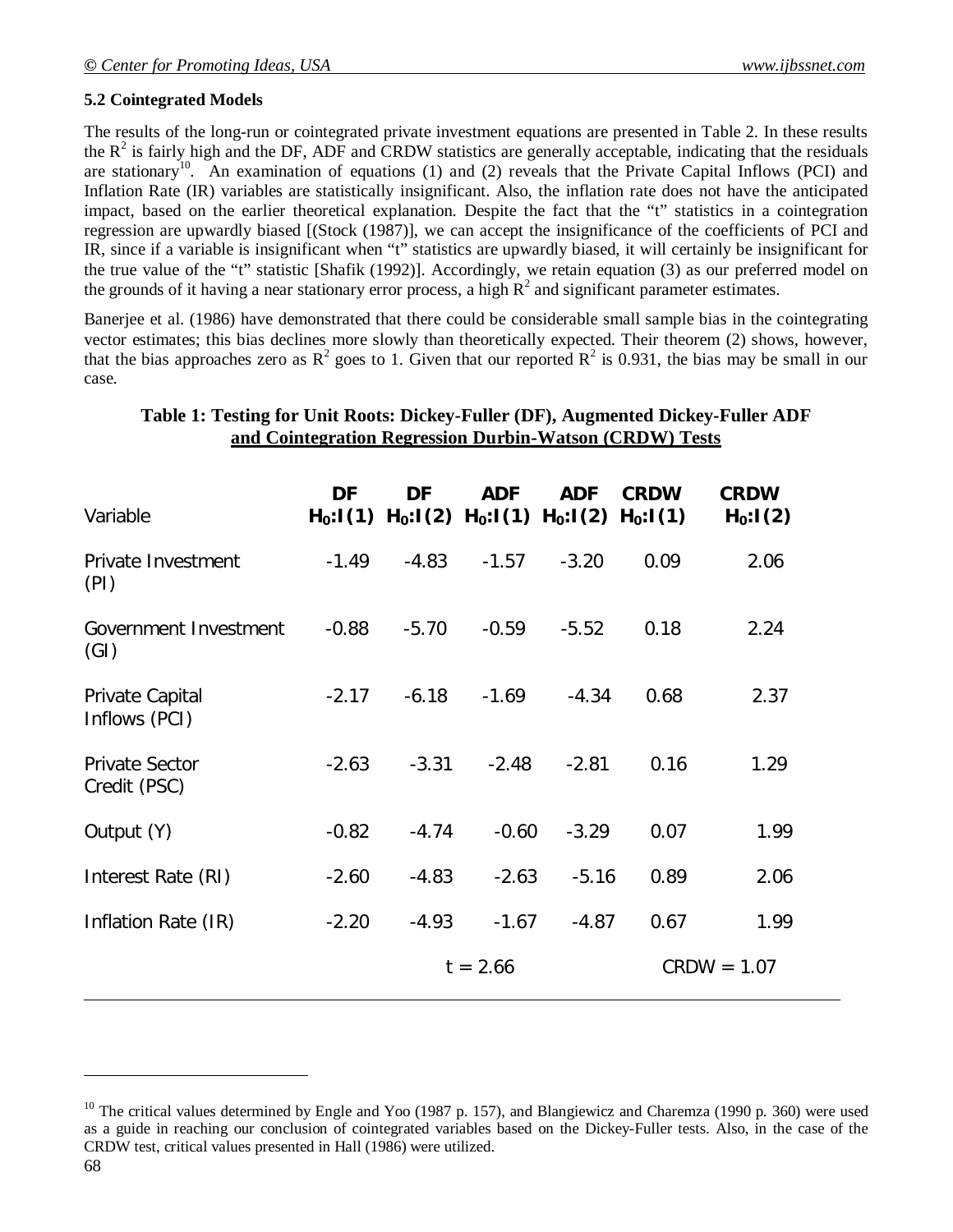| Variable                           | 1                  | $\overline{2}$     | 3                   |
|------------------------------------|--------------------|--------------------|---------------------|
| C                                  | $-7.52$            | $-7.66$            | $-7.39$             |
| <b>LY</b>                          | $(-2.23)$<br>1.36  | $(-2.40)$<br>1.39  | $(-2.43)$<br>1.37   |
| LGI                                | (1.91)<br>0.19     | (2.12)<br>0.19     | $(2.15)$ **<br>0.20 |
| <b>LPSC</b>                        | (3.13)<br>0.47     | (3.39)<br>0.46     | $(3.78)^*$<br>0.45  |
| <b>PCI</b>                         | (2.12)<br>0.001    | (2.26)<br>0.001    | (2.33)              |
| R <sub>l</sub>                     | (0.78)<br>$-0.004$ | (0.79)<br>$-0.005$ | $-0.005$            |
|                                    | $(-1.59)$          | $(-1.85)$          | $(-1.91)$ ***       |
| IR                                 | 0.008<br>(0.14)    |                    |                     |
| $R^2$<br>$\overline{\mathsf{R}}^2$ | 0.919<br>0.889     | 0.919<br>0.895     | 0.931<br>0.917      |
| DF(t)<br>ADF(t)                    | $-3.55$<br>$-3.86$ | $-3.57$<br>$-3.85$ | $-3.81$<br>$-4.23$  |
| <b>CRDW</b>                        | 1.58               | 1.59               | 1.86                |

# **Table 2: Cointegration Regression for Private Investment: (Dependent Variable is the Logarithm of Real Private Investment)**

Y is real GDP, GI is real government investment, PSC is real domestic credit to the private sector, PCI is real private capital inflows, RI is real interest rate, IR is the inflation rate, L is the natural logarithm;  $R^2$  is the coefficient of multiple correlation, CRDW is the Cointegration Regression Durbin-Watson statistic, DF(t) is the Dickey-Fuller statistic and ADF(t) is the Augmented Dickey-Fuller statistic. Figures in parentheses indicate tvalues for the coefficients. One asterisk (\*) indicates statistical significance at the 1 percent level, two asterisks (\*\*) indicate statistical significance at the 5 percent level and three asterisks (\*\*\*) indicate significance at the 10 percent level.

# **5.3 Error Correction Model**

Having identified those variables constituting a cointegrating set, we explored the dynamics of the private investment process. Following the "general to specific modeling" procedure [Hendry and Richard (1982), Gilbert (1986)], an initially over-parameterised model with one lag on the dependent and independent variables was continually simplified and reparameterised until a parsimonious representation of the data generation process was obtained. The resulting dynamic equation is:

$$
\Delta LPI = 0.034 + 0.723 \Delta L\hat{Y} + 0.183 \Delta LGI + 0.338 \Delta LPSC
$$
  
(1.04) (2.19)\*\*(3.0)\* (2.16)\*\*  
+ 0.0073 \Delta RI - 0.921ECM (-1)  
(1.40) (-3.62)\*

 $R^2$  $SER = 0.1219$  D'h' = 1.89 LM = 2.95 RR = 0.426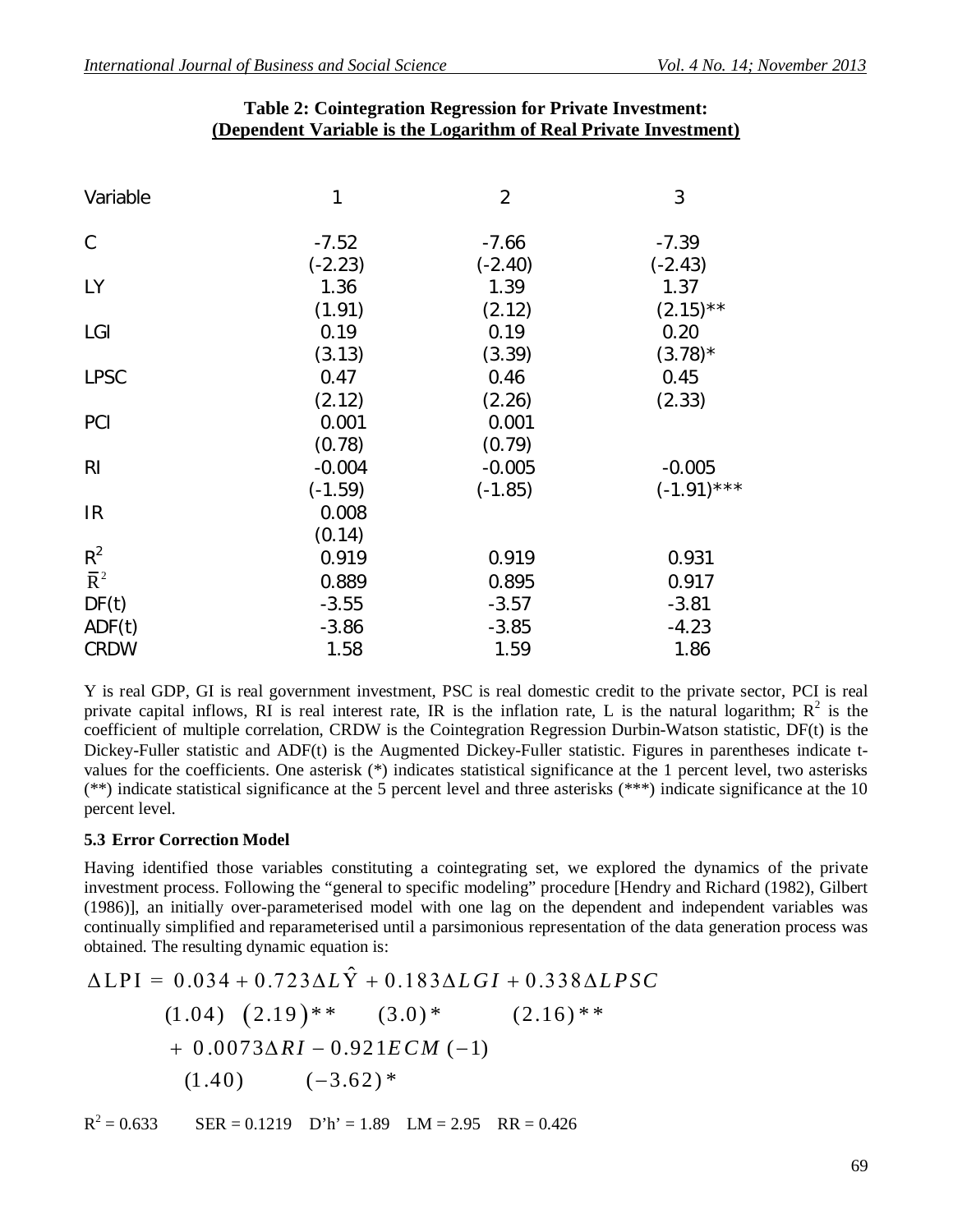$NRM = 0458$  HET = 2.16  $ARCH = 0.2723$  PCI = 0.80

 $CHOW = 0.549$  HAUSMAN = 0.93

Notes:  $\Delta L\hat{Y}$  is the instrumental variable estimate of the real growth rate  $(\Delta LY)$ ; D'h' is Durbin 'h' statistic; LM

is the lagrange multiplier test for first order serial correlation; RR is Ramsey's (1969) specification error tests; NRM is Bera-Jarque (1980) normality test; HET is a variant of White's (1980) test of heteroscedasticity; ARCH is Engle's (1982) autoregressive conditional heteroscedasticity test; CHOW is Chow's (1960) test for structural change or stability, PCI is a predictive accuracy test [see Chow (1960) and Davidson and MacKinnon (1981)], and HAUSMAN is the Hausman (1978) test for exogeneity. Figures in parentheses are estimated t-statistics.

The Lagrange Multiplier test for serial correlation in the residuals indicates that serial correlation is not a problem. Examination of the residuals using Engle's ARCH test of first order suggests that the null hypothesis of constant variance should be accepted. The Ramsey's RESET test indicates that the functional form of the model is quite good. The Chow statistic of 0.549 is below the critical 5 percent value of 3.09, indicating that the model has stable coefficients. The result of the predictive accuracy test indicates that the model has good predictive power. The Hausman test reveals no evidence of simultaneous equation bias in the estimates<sup>11</sup>. Thus, the wide range of diagnostic tests suggests that the residuals of the dynamic equation do not violate classical assumptions. Furthermore, the lagged residuals from the levels regression, ECM(-1), which represents the equilibrium error term, is statistically significant, implying an intelligible long-run or equilibrium solution in the level of private investment, that is, that the variables constitute a cointegrated set. Therefore, the coefficients of the cointegration regression can be appropriately interpreted as the long-run coefficients in the relationship.

#### **5.4 Analysis of Estimation Results**

We now undertake an analysis of the estimation results for the long-run and short-run private investment equations. The output variable has the expected positive impact and the estimated coefficients are significant at the five percent level. This result is consistent with the accelerator model of investment and confirms the findings of numerous studies.

For the effect of financial flows on private investment, the granting of domestic credit to the private sector has a positive influence with the elasticity measure slightly larger in the long-run scenario. This result corroborates the findings of previous studies [for example, Leff and Sato (1980), Fry (1980) and Bourne (1988)] that financial intermediation could play a vital role in stimulating private investment and, hence, economic growth in developing countries. Since control over domestic credit of the banking system remains one of the principal tools of monetary policy in Barbados, the result has important implications for the wider issue of the real sector's response to changes in monetary policy.

The empirical results provide evidence of a direct complementary relationship between government investment and private investment. The coefficient of the GI variable in the dynamic equation indicates that a one percent increase in government investment will have a direct effect of increasing private investment by 0.18 percent in the short term. The long-run coefficient of the GI variable is slightly larger and also significantly positive. The finding that government investment is complementary to private investment confirms results observed in studies by Greene and Villanueva (1991), Sarmad (1991) and Watson (1992), but is contrary to Balassa's (1988) findings for his cross-sectional study.

It is important to note that the result of a complementary relationship between government and private investment should be accepted with caution, since it is based only on the direct effect of government investment policy and no explicit account is taken of the potential indirect crowding-out effect which occurs when there is a net resource transfer from the private to the public sector that results ex post from the various means used to finance public sector activities, including bond sales, institutional credit, etc.

 $\overline{a}$ 

<sup>&</sup>lt;sup>11</sup> The instrumental variables used in the Hausman Test are lagged changes in government investment and private sector credit, both in logarithms; and lagged changes in the interest rate.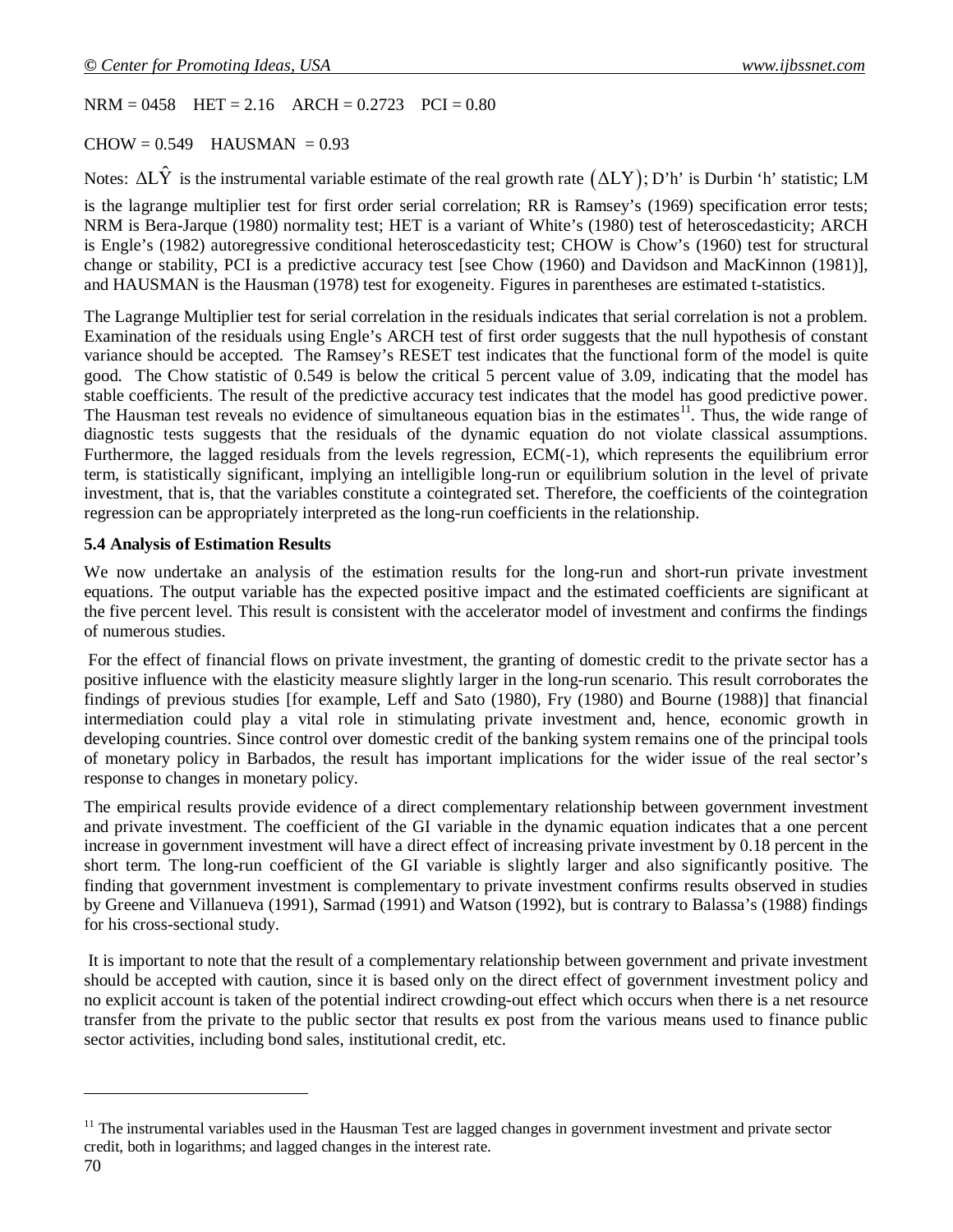A crude indicator of this financial crowding-out effect in the study is provided by the sign and magnitude of the coefficients on the PSC variable.<sup>12</sup> The positive signs on the estimated coefficients suggest that if the overall quantity of domestic financial resources is given, then the effect of any attempt by the government to increase its share of domestic financing at the expense of the private sector would lead to crowding out and to a decline in private investment.

Interestingly, the long-run coefficient on the real interest rate, though rather small, was negative and statistically significant (at the 10 percent level). This finding is more consistent with the neoclassical model of investment than with the McKinnon-Shaw hypothesis, as it suggests that high real interest rates serve more to deter investment by raising the user cost of capital than to promote investment by increasing the volume of savings. The reported result corroborates the findings of Haque, Lahiri and Montiel (1990) and Greene and Villanueva (1991). The statistical insignificance of the interest rate variable in the short run may reflect the long time frame of investment decisions compared to the short-run fluctuations in interest rates.

#### *6. Conclusion*

In this paper, we employed cointegration theory and the error correction mechanism to model private investment behaviour in the Barbadian economy during the twenty-five years after the country gained independence from the United Kingdom in 1966. The estimation results for the error correction model indicated that changes in output, government investment and the supply of credit to the private sector are significant in explaining short-run variations in private investment. These variables, along with real interest rates, also have significant influences on private investment in the long run.

Some conclusions can be drawn from the analysis. Firstly, it is possible to identify a well-behaved empirical function for the private investment process in the small economy of Barbados. From a development planning viewpoint, such an investment function may be of immense benefit to the planning authorities in their determination of appropriate policy measures in order to achieve a desired level of private investment consistent with the target of economic growth. Second, the positive impact of the output variable means that government should ensure that its macroeconomic programme focuses on boosting aggregate output on a sustained basis. Third, the results indicate that domestic credit availability could play an important role in stimulating private investment activity and, hence, economic growth. Thus, the financial system has a vital role to play in the functioning of the Barbadian economy. Sound knowledge of the factors influencing the supply of institutional finance to the private sector is therefore of crucial importance. Fourth, the existence of a complementary relationship between government investment and private investment should be carefully observed by policymakers. This result indicates that successive administrations in Barbados over the 1966-1990 period were generally successful in fashioning an enabling environment for private investors. The Government should therefore ensure that it continues to devote an appropriate proportion of its spending to productive activities which help to spur private investment. Finally, formulation of financial policy should take due recognition of the result that real interest rates have an adverse (though small) effect on private investment in the longer term.

# *References*

 $\overline{a}$ 

Abel, A. [1983], "Optimal Investment Under Uncertainty", American Economic Review, 73, 228-233.

- Abel, A. (1985), "A Stochastic Model of Investment, Marginal q and the Market Value of the Firm", International Economic Review, 26, 305-329.
- Agama, M. (2010), "An Empirical Analysis of the Impacts of Exports and Foreign Direct Investment on Economic Growth in South Asia", Interdisciplinary Journal of Contemporary Research Business, 2(7), 249-258.
- Akinlo, A. (2004), "Foreign Direct Investment and Growth in Nigeria: An Empirical Investigation", Journal of Policy Modelling, 26(3), 627-639.
- Alogoskoufis, G. and Smith, R. (1991), "On Error Correction Models: Specification, Interpretation, Estimation", Journal of Economic Surveys, 5, 97-128.

Aschauer, D. (1989), "Does Public Capital Crowd Out Private Capital?", Journal of Monetary Economics, 24, 171-188.

 $12$  See also Tun wai and Wong (1982) and Blejer and Khan (1984). Sarmad (1991) employed a direct measure of crowdingout, the coefficient of the variable  $z_t$  (the difference between the fiscal deficit and the inflow of foreign capital to the public sector), in his cross sectional study of developing countries.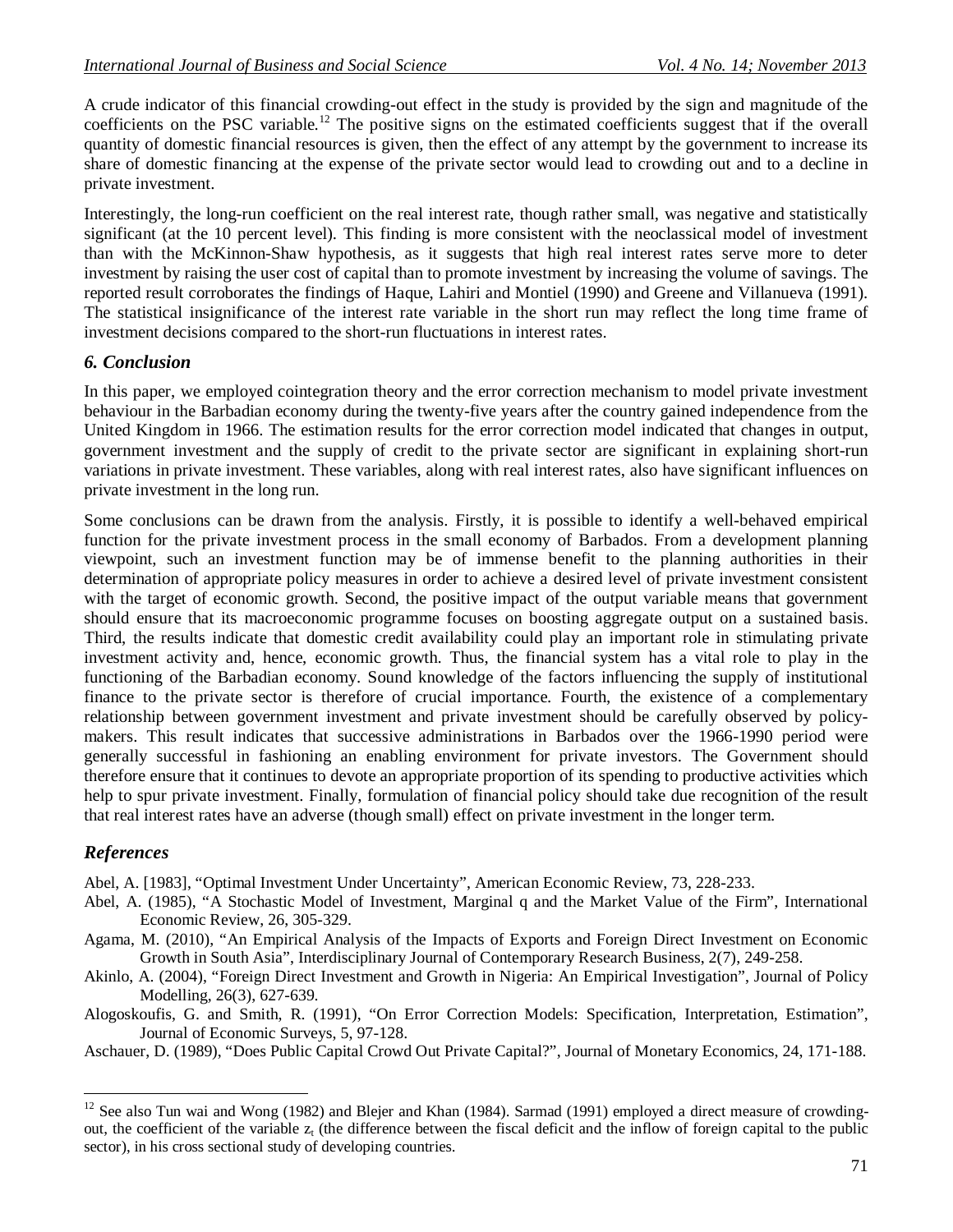- Balassa, B. (1988), "Public Finance and Economic Development", Policy, Planning and Research Working Paper, 31, World Bank.
- Banerjee, A., Dolado, J., Hendry, D. and Smith, G. (1986), "Exploring Equilibrium Relationships in Econometrics Through Static Models: Some Monte Carlo Evidence", Oxford Bulletin of Economics and Statistics, 48(3), 253-277.
- Bera, A. and Jarque, K. (1980), "Efficient Tests for Normality, Homoscedasticity and Serial Independence of Regression Residuals", Economic Letters, 6, 225-259.
- Blangiewicz, M. and Charemza, W. (1990), "Cointegration in Small Samples: Empirical Percentiles, Drifting Moments and Customized Testing", Oxford Bulletin of Economics and Statistics, 52, 303-315.
- Blejer, M. and Khan, M. (1984), "Government Policy and Private Investment in Developing Countries", International Monetary Fund Staff Papers, 31, 379-403.
- Blonigen, B. (2005), "A Review of the Empirical Literature on FDI Determinants", Atlantic Economic Journal, 33(4), 383-403.
- Borensztein, E., Gregorio, J. and Lee, J. (1998), "How Does Foreign Direct Investment Affect Economic Growth?", Journal of International Economics, 4, 115-135.
- Bourne, C. (1988), "Financial Deepening, Domestic Resource Mobilization and Economic Growth: 1953-1981", in Bourne, C. and Ramsaran, R. (eds.), Money and Finance in Trinidad and Tobago, Mona: Institute of Social and Economic Research, 238-256.
- Central Bank of Barbados, Annual Statistical Digest, Various Issues.
- Central Bank and Barbados, Balance of Payments, Various Issues.
- Central Bank of Barbados, Economic and Financial Statistics, Various Issues.
- Chenery, H. (1952), "Overcapacity and the Accelerator Principle", Econometrica, 20,1-28.
- Chow, G. (1960), "Test of Equality Between Sets of Coefficients in Two Linear Regressions", Econometrica, 28, 591- 605.
- Clark, J. (1917), "Business Acceleration and the Law of Demand: A Technical Factor in Economic Cycles", Journal of Political Economy, 25.
- Codrington, H. (1987), "Foreign Investment in the Private Sector of Barbados: 1956-1986", Central Bank of Barbados, Economic Review, 14, 19-29.
- Craigwell, R. (1991), "Demand for Money in Jamaica: A Cointegration Approach", Monetary Affairs, 4, 19-41.
- Craigwell, R. (2006), Foreign Direct Investment and Employment in the English and Dutch-Speaking Caribbean, Project Prepared for ILO, Trinidad and Tobago.
- Davidson, J. and MacKinnon, J. (1981), "Several Tests for Model Specification in the Presence of Alternative Hypotheses", Econometrica, 49, 781-793.
- Dickey, D. and Fuller, W. (1979), "Distribution of the Estimates for Autoregressive Time Series with a Unit Root", Journal of the American Statistical Association, 74, 427-431.
- Dickey, D. and Fuller, W. (1981), "Likelihood Ratio Statistics for Autoregressive Time Series with a Unit Root", Econometrica, 49, 1057-1072.
- Dickey, D., Jansen, D. and Thornton, D. (1991), "A Primer on Cointegration with an Application to Money and Income", Federal Reserve Bank of St. Louis Review, 58-78.
- Domowitz, I. and Elbadawi, I. (1987), "An Error-Correction Approach to Money Demand: The Case of Sudan", Journal of Development Economics, 26, 257-275.
- Downes, A., Holder, C. and Leon, H. (1991), "A Cointegration Approach to Modelling Inflation in a Small Open Economy", Journal of Economic Development, 16(1), 57-67.
- Downes, A., Worrell, K. and Scantlebury, A. (1993), "Macroeconomic Adjustment and the Inflation Experience of Selected Caribbean Countries", Money Affairs, July-December, 45-68.
- Durbin, J. (1970), "Testing for Serial Correlation in Least Squares Regression when Some of the Regressors are Lagged Dependent Variables", Econometrica, 38, 410-421.
- Engle, R. (1982), "Autoregressive Conditional Heteroscedasticity with Estimates of the Variants of the United Kingdom Inflation", Econometrica, 50, 997-1007.
- Engle, R. and Granger, C. (1985), "Dynamic Model Specification with Equilibrium Constraints: Cointegration and Error Correction", mimeo, University of California, San Diego.
- Engle, R. and Granger, C. (1987), "Cointegration and Error Correction: Representation,Estimation and Testing", Econometrica, 55, 251-276.
- Engle, R. and Granger, C. (1991), eds., Long–Run Economic Relationships: Readings in Cointegration, Oxford University Press.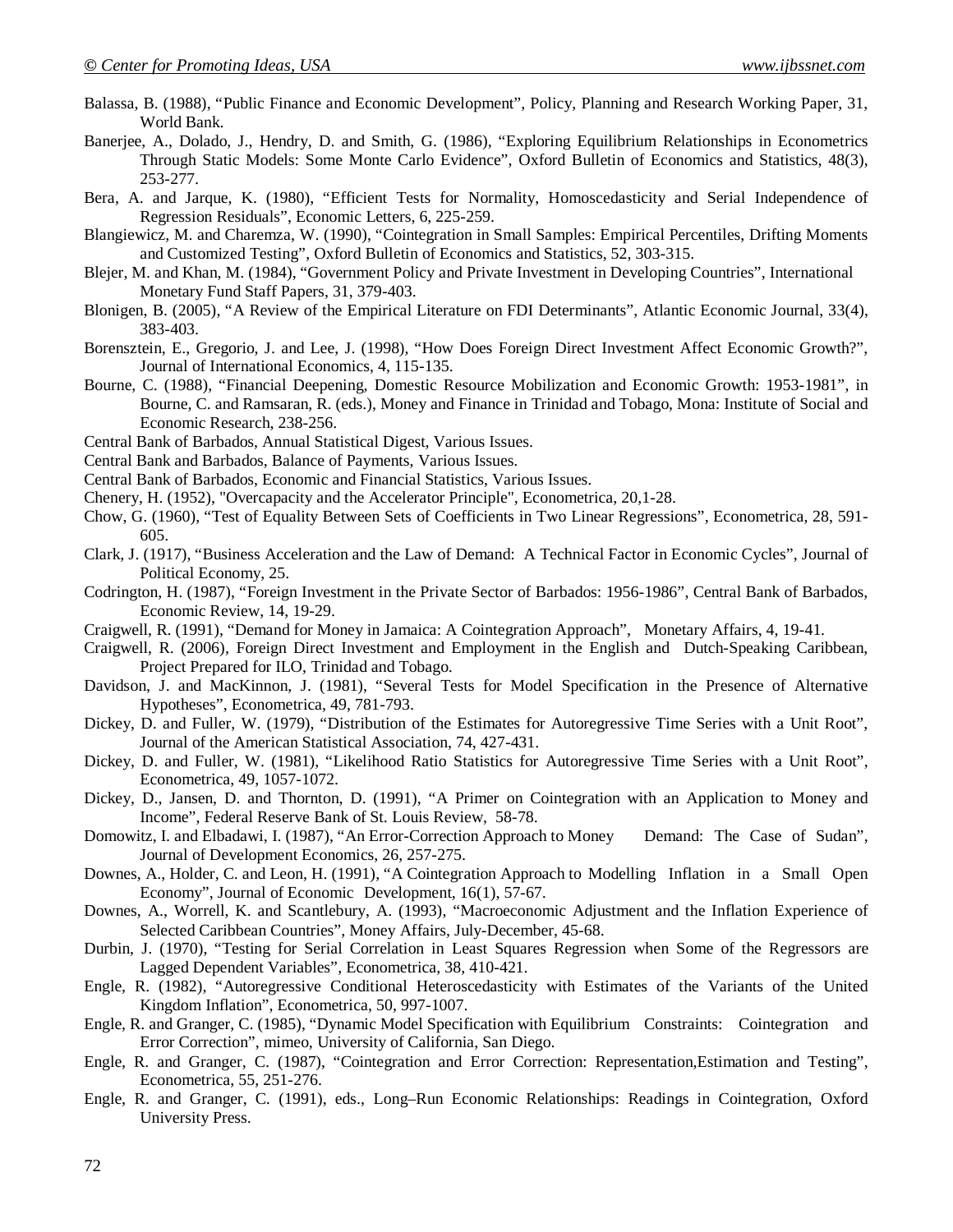- Engle, R. and Yoo, B. (1987), "Forecasting and Testing in Cointegrated Systems", Journal of Econometrics, 35, 143- 159.
- Farrell, T. (1987), "Direct Foreign Investment, the Transnational Corporation and the Prospects for LDC Transformation", in Cable and Persaud (eds.), Developing with Foreign Investment, Beckenham, Kent: Croom Helm.
- Fischer, B. (1989), "Savings Mobilization in Developing Countries: Bottlenecks and Reform Proposals", Savings and Development, 14(2), 117-131.
- Fry, M. (1980), "Savings, Investment, Growth and the Cost of Financial Repression", World Development, 8, 317-327.
- Fry, M. (1988), Money, Interest and Banking in Economic Development, Baltimore: John Hopkins University Press.
- Fry, M. (1989), "Financial Development: Theories and Recent Experience", Oxford Review of Economic Policy, 5(4), 13-28.
- Fuller, W. (1976), Introduction to Statistical Time Series, New York: John Wiley and Sons.
- Gilbert, C. (1986), "Professor Hendry's Econometric Methodology", Oxford Bulletin of Economics and Statistics, 48, 283-307.
- Girvan, N. (1967), The Caribbean Bauxite Industry, Mona: Institute of Social and Economic Research, University of the West Indies.
- Greene, J. and Villanueva, D. (1991), "Private Investment in Developing Countries: An Empirical Analysis", International Monetary Fund Staff Papers, 38(1), 33-58.
- Griffith, R., Waithe, K. and Craigwell, R. (2008), "The Significance of Foreign Direct Investment to Caribbean Development", The Journal of Public Sector Policy Analysis, 2, 50-75.
- Hall, S. (1986), "An Application of the Engle and Granger Two-Step Estimation Procedure to UK Aggregate Wage Data", Oxford Bulletin of Economics and Statistics, 48, 229-240.
- Haque, N., Lahiri, K. and Montiel, P. (1990), "A Macroeconometric Model for Developing Countries", International Monetary Fund Staff Papers, 37, 537-559.
- Hausman, J. (1978), "Specification Tests in Econometrics", Econometrica, 46, 1251-1271.
- Hendry, D. and Richard, J. (1982), "On the Formulation of Empirical Models in Dynamic Econometrics", Journal of Econometrics, 20, 3-33.
- Imoudu, E. (2012), "The Impact of Foreign Direct Investment on Nigeria's Economic Growth, 1980-2009: Evidence from the Johansen's Cointegration", International Journal of Business and Social Science, 3(6), 122-134.
- International Monetary Fund, Government Financial Statistics, Various Issues.
- International Monetary Fund (1988), World Economic Outlook.
- Kavoussi, R. (1984), "Export Expansion and Economic Growth: Further Empirical Evidence", Journal of Development Economics, 14, 241-250.
- Khan, M. and Knight, M. (1982), "Some Theoretical and Empirical Issues Relating to Economic Stabilization in Developing Countries", World Development, 10, 709-730.
- Khan, M. and Reinhart, C. (1990), "Private Investment and Economic Growth in Developing Countries", World Development, 18, 19-27.
- Kim, D. and Seo, J. (2003), "Does FDI Inflow Crowd Out Domestic Investment in Korea?", Journal of Economic Studies, 30(6), 605-622.
- Koojaroenprasit, S. (2012), "The Impact of Foreign Direct Investment on Economic Growth: A Case Study of South Korea", International Journal of Business and Social Science, 3(21), 8-19.
- Koyck, L. (1954), Distributed Lags and Investment Analysis, Amsterdam: North Holland.
- Laidler, D. (1985), The Demand for Money: Theories, Evidence, Problems, New York: Harper and Row.
- Leff, N. And Sato, K. (1980), "Macroeconomic Adjustment in Developing Countries: Instability, Short-Run Growth and External Dependency", Review of Economics and Statistics, 62, 170-179.
- Leite, S. and Vaez-Zadeh, R. (1986), "Credit Allocation and Investment Decisions: The Case of the Manufacturing Sector in Korea", World Development, 14, 115-126.
- Lewis, D. and Craigwell, R. (1998), "The Determinants of Growth in a Small Open Economy: Barbados", Journal of Eastern Caribbean Studies, 23(2), 1-29.
- Lucas, R. (1967), "Adjustment Costs and the Theory of Supply", Journal of Political Economy, 75, 321-334.
- Mankiw, N., Romer, D. and Weil, D. (1992), "A Contribution to the Empirics of Economic Growth", Quarterly Journal of Economics, 107(2), 407-437.
- Mathais, R. and Birchwood, A. (2004), "Government Spending and Economic Growth in Latin America and the Caribbean", in Ramsaran, R. (ed.), Fiscal Experience in the Caribbean: Emerging Issues and Problems, Trinidad and Tobago: Caribbean Centre for Monetary Studies, 407-449.